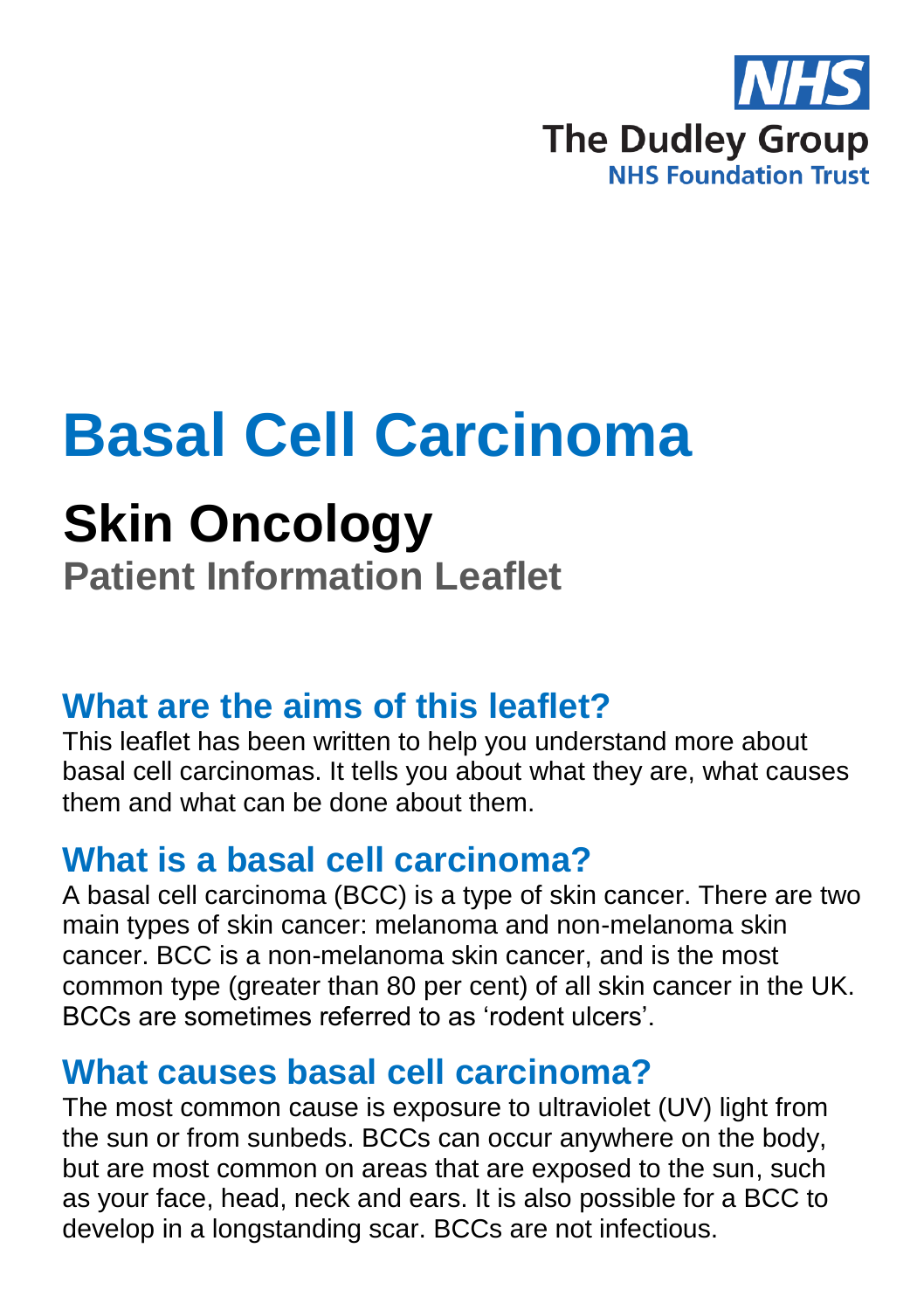BCCs mainly affect fair-skinned adults, but other skin types are also at risk. Those with the highest risk of developing a basal cell carcinoma are

• People with pale skin who burn easily and rarely tan (generally with light coloured or red hair, although some may have dark hair but still have fair skin).

• People who have had a lot of exposure to the sun, such as people with outdoor hobbies or outdoor workers, and people who have lived in sunny climates.

- People who have used sun beds or have regularly sunbathed.
- People who have previously had a basal cell carcinoma.

### **Are basal cell carcinomas hereditary?**

Apart from a rare familial condition called Gorlin's syndrome, BCCs are not hereditary. However, some of the things that increase the risk of getting one (e.g. fair skin, a tendency to burn rather than tan, and freckling) do run in families.

#### **What does a basal cell carcinoma look like?**

BCCs can vary greatly in their appearance, but people often first become aware of them as a scab that bleeds and does not heal completely, or a new lump on the skin. Some BCCs are superficial and look like a scaly, red, flat mark on the skin. Others form a lump and have a pearl-like rim surrounding a central crater, and there may be small red blood vessels present across the surface. If left untreated, BCCs can eventually cause an ulcer; hence the name "rodent ulcer". Most BCCs are painless, although sometimes they can be itchy or bleed if caught.

#### **How will my basal cell carcinoma be diagnosed?**

Sometimes, the diagnosis is clear from the clinical appearance. A skin biopsy can be performed under local anaesthetic to confirm the diagnosis.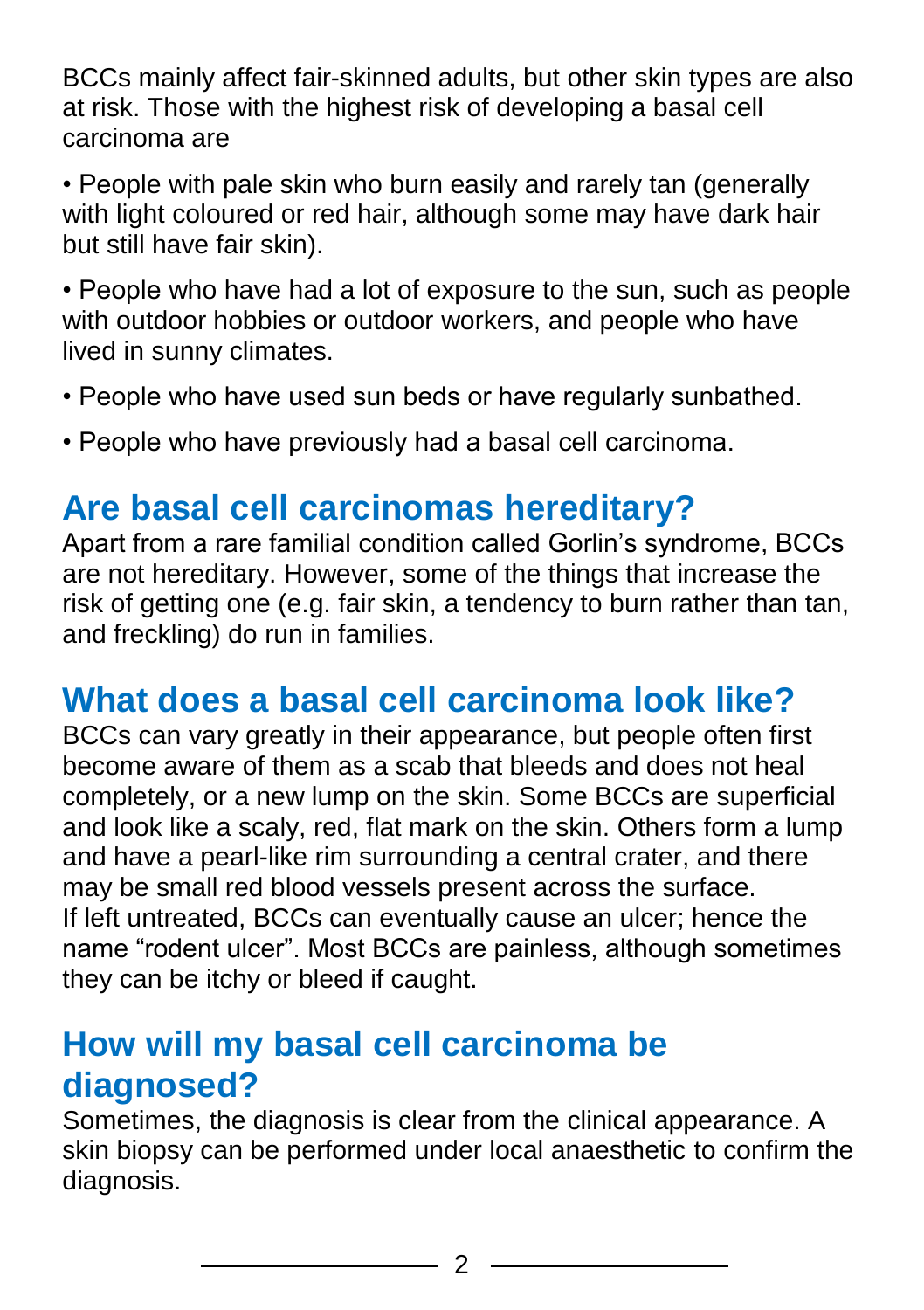#### **Can basal cell carcinomas be cured?**

Yes, BCCs can be cured in almost every case, although treatment can be more complicated if the BCC has been neglected for a long time, or if it occurs in an awkward place, such as close to the eye or on the nose or ear.

BCCs rarely spread to other parts of the body. Therefore, although it is a type of skin cancer, it is almost never a danger to life.

#### **How can a basal cell carcinoma be treated?**

The most common treatment for BCC is surgery. Usually, this means cutting away the BCC, along with some clear skin around it, using a local anaesthetic injection to numb the skin. The skin can usually be closed with a few stitches, but sometimes a skin graft is needed.

Other types of treatment include:

• **Mohs micrographic surgery** - this surgical procedure is used to treat more complex BCCs, such as those present at difficult anatomical sites or recurrent BCCs. The procedure involves excision of the affected skin, and an examination of the skin removed under the microscope straight away to see if all of the BCC has been removed. If any residual BCC is left at the edge of the excision, further skin is excised from that area and examined under the microscope, and this process is continued until all of the BCC is removed. The site is then often closed with a skin graft. This is a time consuming process, and is only undertaken when simple surgery may not be suitable.

• **Radiotherapy** - shining X-rays onto the area containing the BCC.

*•***Curettage and cautery** - the skin is numbed with local anaesthetic and the BCC is scraped away (curettage). The skin surface is then sealed by heat (cautery). This is only suitable for superficial BCCs.

*•***Cryotherapy** - freezing the BCC with liquid nitrogen. This is only suitable for superficial BCCs.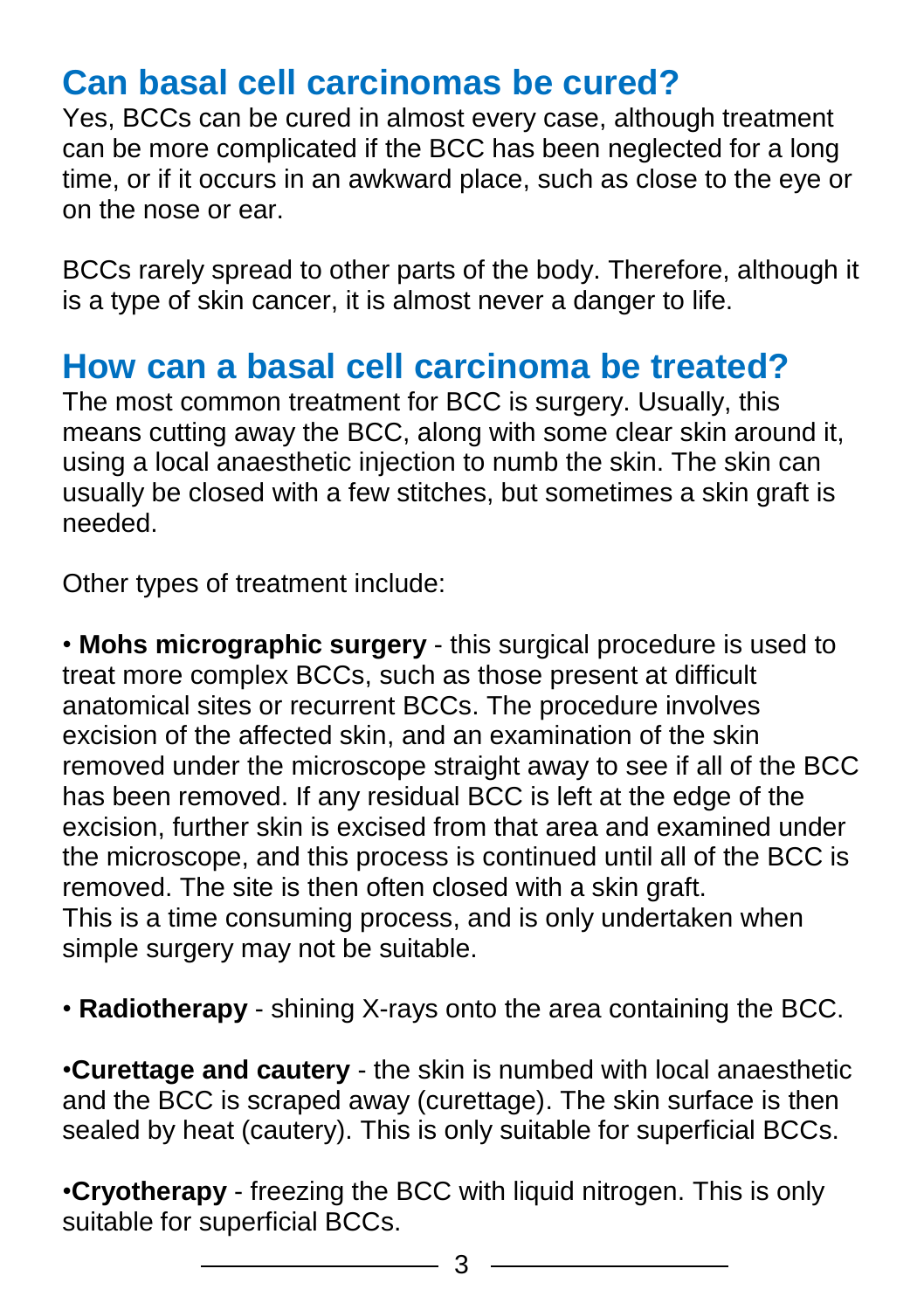*•* **Creams** - these can be applied to the skin. The two most commonly used are 5-fluorouracil (5-FU) and imiquimod. These are only suitable for superficial BCCs.

*•* **Photodynamic therapy** - a special cream is applied to the BCC, which is taken up by the cells that are then destroyed by exposure to a specific wavelength of light. This is only suitable for superficial BCCs.

Surgical excision is the preferred treatment, but the choice of other treatments depends on the site and size of the BCC, the condition of the surrounding skin and the number of BCCs to be treated (some people have multiple), as well as the overall state of health of each person to be treated.

## **Self-care (what can I do?)**

Treatment will be much easier if your BCC is detected early. BCCs can vary in their appearance, but it is advisable to see your doctor if you have any marks or scabs on your skin which are

- growing,
- bleeding and never completely healing or
- changing appearance in any way.

Check your skin for changes once a month. A friend or family member can help you, particularly with checking areas that you cannot easily inspect, such as your back.

You can also take some simple precautions, such as being careful in the sun to help prevent a BCC appearing.

#### **Top sun safety tips**

• Protect your skin with clothing, and don't forget to wear a hat that protects your face, neck and ears, and a pair of UV protective sunglasses.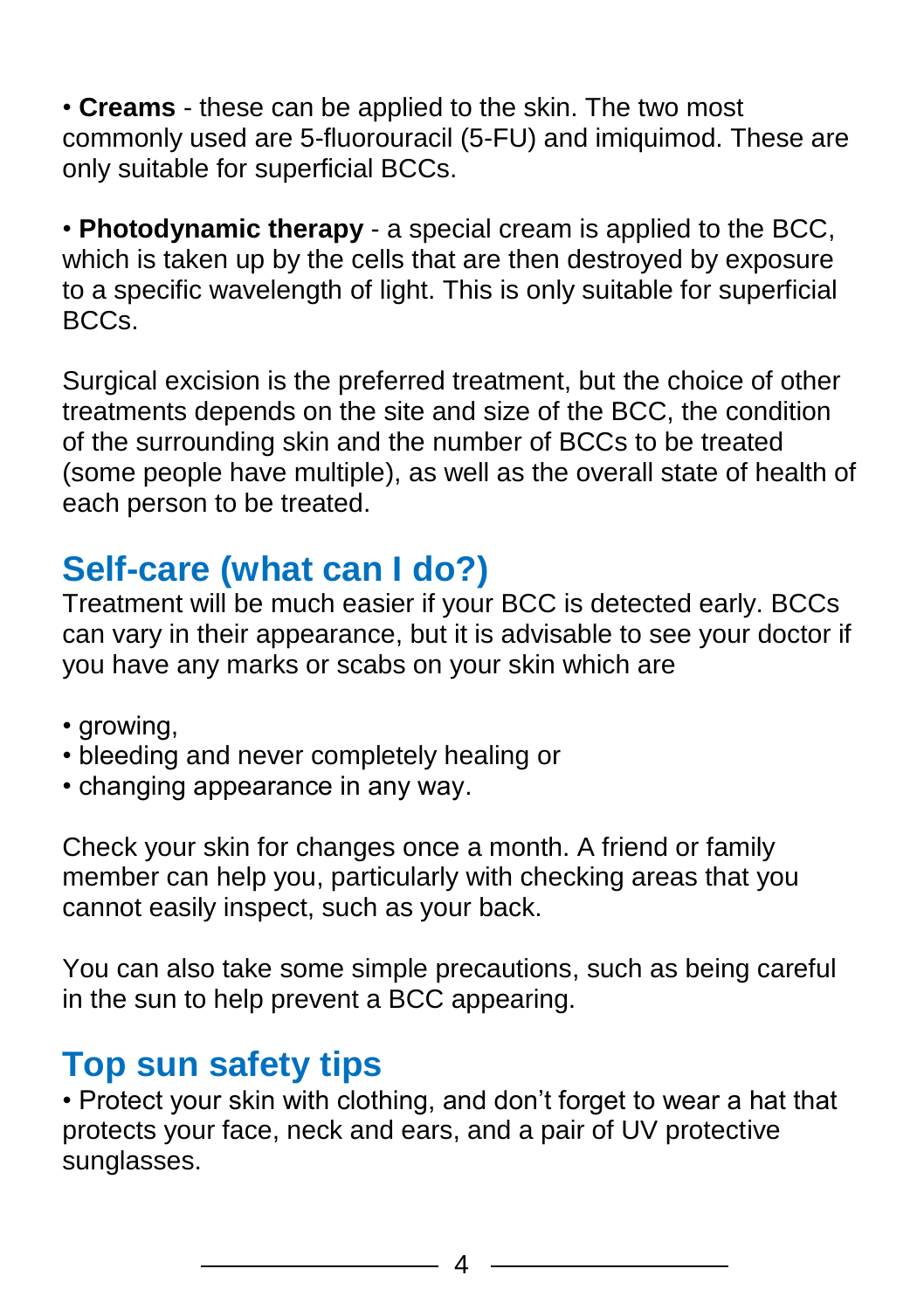• Spend time in the shade between 11am and 3pm when it's sunny. Step out of the sun before your skin has a chance to redden or burn.

• When choosing a sunscreen, look for a high protection SPF (SPF 30 or more) to protect against UVB, and the UVA circle logo and/or four or five UVA stars to protect against UVA. Apply plenty of sunscreen 15 to 30 minutes before going out in the sun, and reapply every two hours and straight after swimming and towel-drying.

• Keep babies and young children out of direct sunlight.

• The British Association of Dermatologists recommends that you tell your doctor about any changes to a mole or patch of skin. If your GP is concerned about your skin, make sure you see a consultant plastic surgeon/dermatologist – an expert in diagnosing skin cancer.

• Sunscreens should not be used as an alternative to clothing and shade, rather that they offer additional protection. No sunscreen will provide 100 per cent protection.

#### **Vitamin D advice**

The evidence relating to the health effects of serum vitamin D levels, sunlight exposure and vitamin D intake remains inconclusive. Avoiding all sunlight exposure if you suffer from light sensitivity, or to reduce the risk of melanoma and other skin cancers, may be associated with vitamin D deficiency.

Individuals avoiding all sun exposure should consider having their serum vitamin D measured.

If levels are reduced or deficient, they may wish to consider taking supplementary vitamin D3, 10 to 25 micrograms per day, and increasing their intake of foods high in vitamin D, such as oily fish, eggs, meat, fortified margarines and cereals. Vitamin D3 supplements are widely available from health food shops.